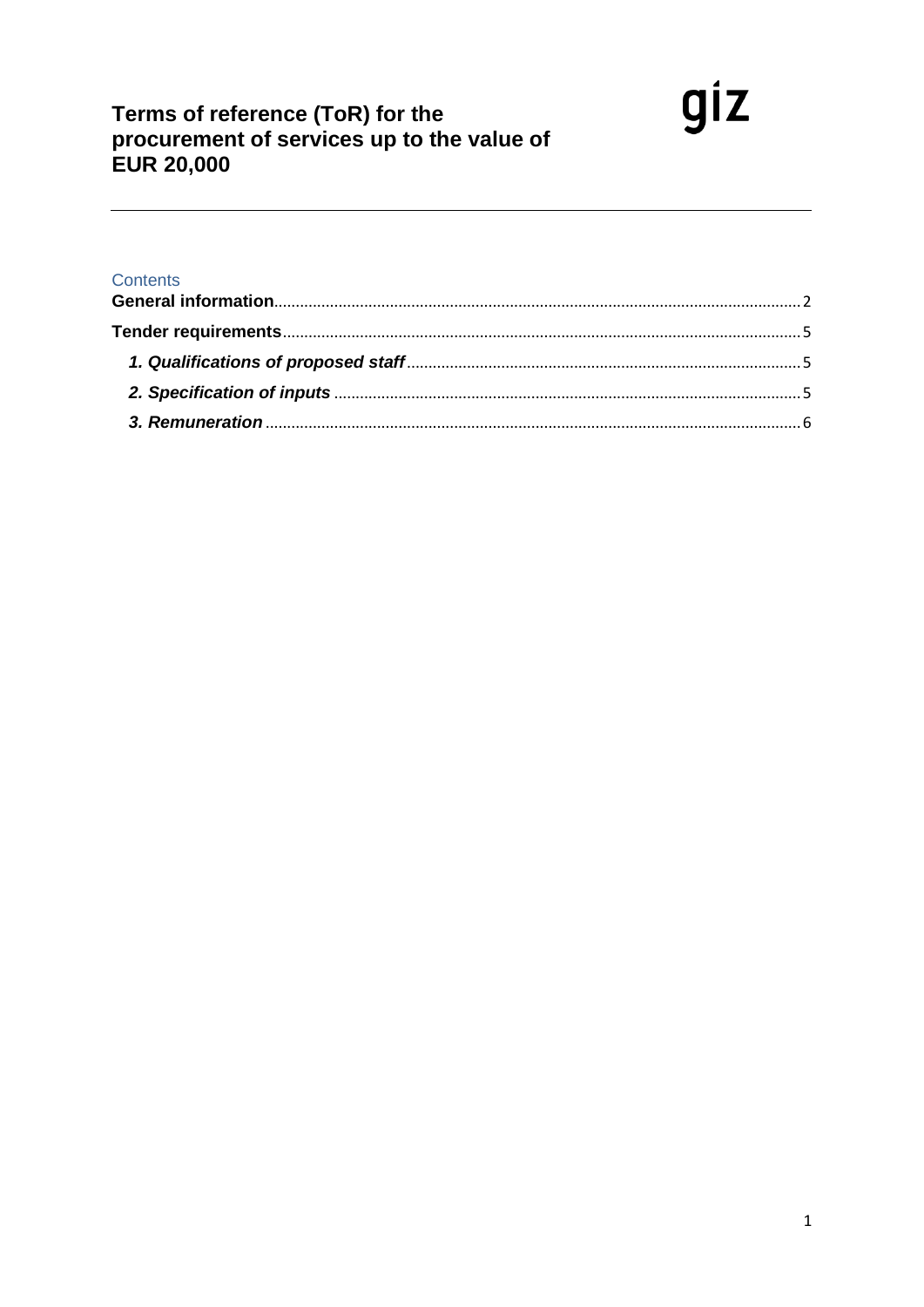### <span id="page-1-0"></span>**General information**

a. Brief information on the project

The Private Sector Development and Technical Vocational Education and Training programme which has been developed jointly with the Public partners and private sector in the South Caucasus Countries, aims at promoting the private sector development with a high attention to employment impacts and a close integration of vocational education and training.

Due to the small domestic markets with limited purchasing power, the South Caucasus Countries have focused so far on expanding foreign trade to promote economic development. The export-dedicated strategy achieved only limited success in improving the employment situation and living conditions. Employment growth in sectors that afford the greatest potential for pro-poor growth and employment promotion in comparable economies and in South Caucasus, such as tourism and agricultural, cannot be sustained, because businesses lack well-trained skilled labour.

The core challenge consists thus in the difficult framework conditions for sustainable economic development in the sectors relevant for employment. The capacities available are not yet enough to generate the envisaged employment and growth momentum.

Therefore, the programme module objective is: The conditions for sustainable economic development have improved in selected sectors relevant for employment.

The programme will adopt the integrated approach of German development cooperation in employment promotion. It will address both the supply and demand side of the labour market to lay a better foundation for employment. Development assistance will focus primarily on involving the private sector in vocational training.

To do this, the programme will operate in three intervention fields:

**Intervention field 1** will aim to strengthen capacities for improving competitiveness in the sectors relevant for employment. In the case of Azerbaijan, it was decided to be the tourism and agriculture sectors.

**In intervention field 2** private and public actors will cooperate to improve the labour-market relevance of selected training courses for these sectors.

**Intervention field 3** will seek to strengthen the regional and international exchange of experience in sustainable private sector development and dual-oriented vocational training.

Improving the promotion of economic development will contribute to raising demand for labour. At the same time, supporting vocational training and qualification will increase the supply of qualified labour, i.e. trainees that have successfully completed initial and continuing education and training will be better prepared to cope with the requirements and their tasks in enterprises. In the medium and long term, this will contribute to reducing structural unemployment and underemployment and to social and sustainable economic development. The programme is scheduled for a term of 6 years (from April 2017 to April 2023).

#### b. Context

PSD TVET project in Azerbaijan is focusing on the fields of agriculture, tourism, logistic and transport. These sectors are included in the priority areas of the developed Strategical Road Map for 11 sectors. The Strategic Road Map in both sectors indicates the need for qualified labour force and associated skills and knowledge.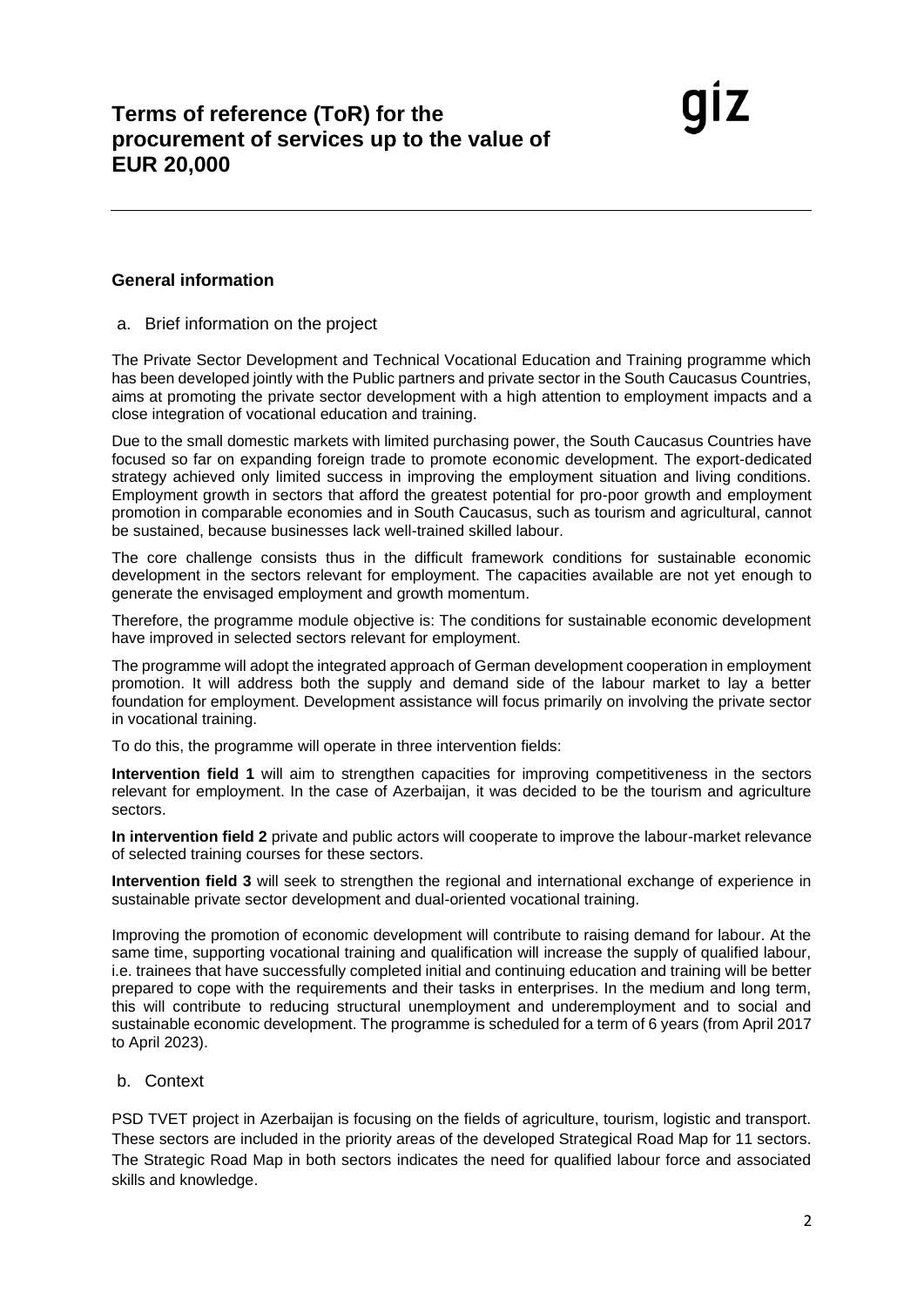# **Terms of reference (ToR) for the procurement of services up to the value of EUR 20,000**

Dual-like VET (DL VET) aims at increasing the involvement of companies in the planning, organization and delivery of VET. This includes the development of labour market-oriented and up-to date competency standards and curricula through the active participation of trade and industry practitioners, as well as the joint organization and delivery of VET programs by two training providers, the companies and the vocational schools.

Within the framework of "Private sector development and technical vocational education and training in the South Caucasus" programme commissioned by German Federal Ministry for Economic Cooperation and Development (BMZ) and implemented by GIZ (April 2017 - April 2023) modules for vocational occupation "Logistics Specialist for storing and warehousing of agricultural products" has been developed, piloted and presented to the partner. In 2021 the modules on "Logistics Operator" and "Railway Station and Crossing Officer" were developed with involvement of local experts under close guidance and cooperation of international expert. The modules were presented to the SAVE and VET schools and used as a capacity building material for personnel of VET centres.

- c. GIZ shall hire the Contractor for the anticipated contract term from April 20, 2022 to July 30, 2022.
- d. The Contractor shall provide the following work/service:

The objectives of this assignment are: to conduct review of project nine (per curricula fourteen) Modules developed for the Logistics Operator occupation, revise the Part I and Part II books in accordance with the Logistics Operator occupation curriculum and support the teacher and master-staff in the Ganja VET school in developing the technical knowledge in education of Logistics Operator occupation. The ToR in its nature will be a bi-focused assignment wherein the **1 st dimension will include the review and revision** of the Logistics Operator occupation modules and **the 2nd aspect will include the delivery of technical logistics training, consultancy and advisory support** to teacher and master- staff in Ganja VET school on modules of the Logistics Operator occupation.

**The I part of assignment** will be delivered by a selected logistics specialist who, in close coordination with Ganja VET school teacher staff and the GIZ Program Expert, will review and revise the modules developed for the "Logistics Operator occupation" curriculum.

In doing so, the specialist will consider the feedback of the Ganja Logistics Teachers selected by the programme currently engaged in the education of the Logistics Operator occupation. The objectives of the review and revision are: to assess the content relevance of modules to the subjects; to ensure the conformity of the modules with the curricula' format; to expand the content with logistics-occupation-related information and details; to ensure its relevance to the teaching process; to correct all the typos and the translation misunderstandings; to rework/ expand the modules' texts in accordance with the number of hours allotted in each curriculum; to assist in the amendment of the Part I and Part II books' structure (including both, the table of content page and the entire body text) to reflect the learning outcomes and the assessment criteria as per curriculum of occupation. The task will include obtaining the opinion of logistics experts and concurrence for using the books in VET schools, as well as detailed support in the preparation of the final pre-printing design of the revised versions of Part I and Part II books.

**The II part of assignment** will include the delivery of technical training, together with offering consultancy and advisory support in education of staff teachers and masters working at the Logistics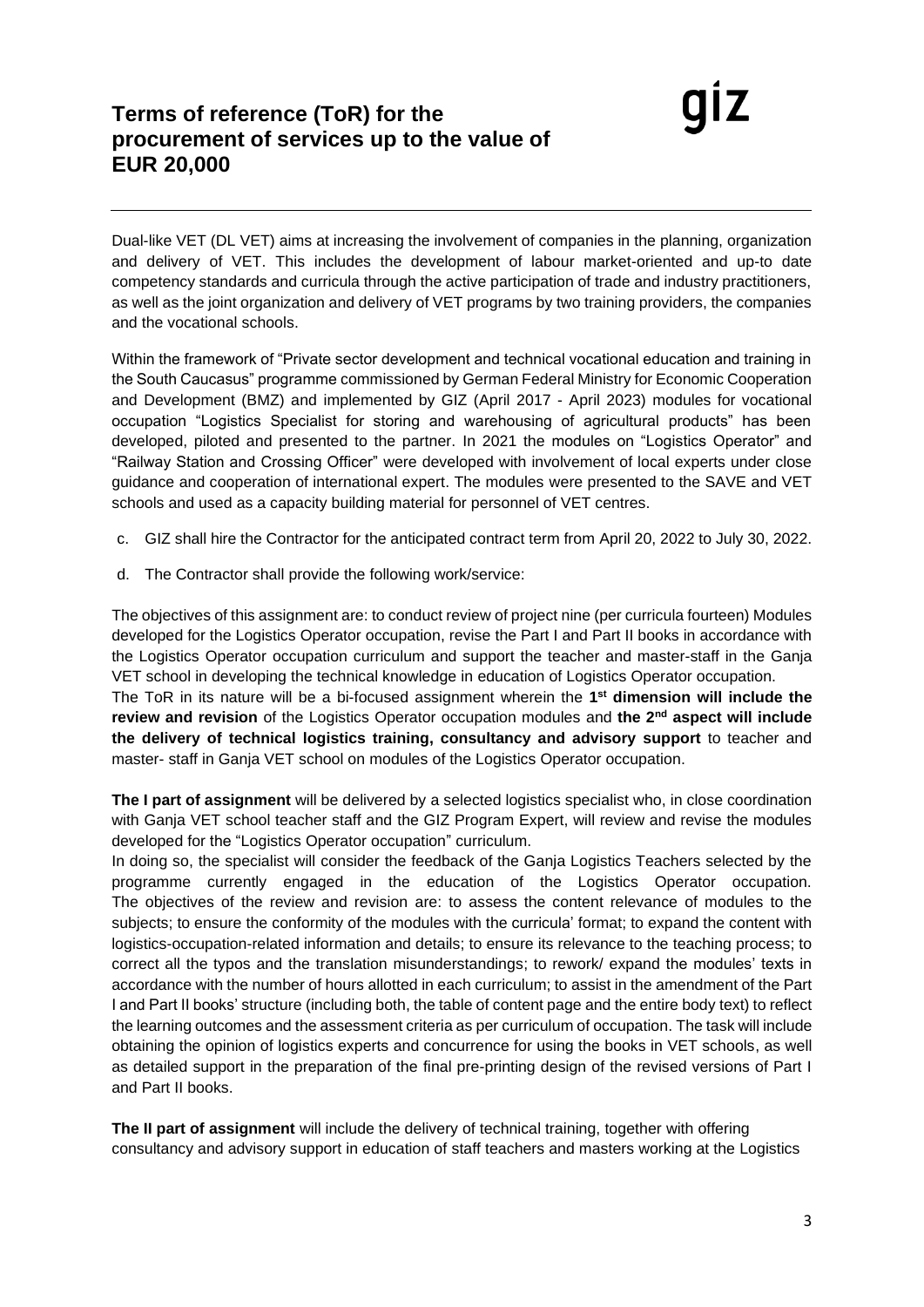Operator occupation in Ganja region. The Contractor will work in close coordination with the GIZ Program Expert.

The objectives of this part of assignment are: to develop the training, consultancy and advisory program to Ganja VET school teacher-master staff in accordance with the Logistics Operator occupation modules; to develop the training program based on the Logistics Operator occupation modules' subjects (e.g. basics of economics and social work; basics of cargo transportation and international freight; calculation of transportation costs; dangerous goods, protection, and safety and basics of logistics, warehouse management and contract logistics, logistics information systems and basics of business accounting) functional to the effective support of teachers and master in education regarding the understanding of the subject and the teaching methods; to prepare the action plan for delivering of the above specified training and consultancy advisory program; to assist the review and revision of the educational plans (practical trainings and experience); to provide advisory and consultancy support and assistance to the teacher and master-staff in the Ganja VET school; and to develop methods for learning assessment and assist the teachers in the application.

To achieve the above stated objectives belonging to both aspects of the assignment, the following pillars are foreseen to be implemented by the selected local expert:

#### **Tasks:**

- Assess the content relevance of the "Logistics Operator occupation" modules to the subjects and ensure their conformity with current curricula format
- Enrich and expand the modules' content with international and local logistics occupation specific data, ensure its relevance, and easier understanding and perceptiveness in teaching process
- Correct the typos and the translation misunderstandings, rework the modules' texts lengths in accordance with the number of hours allotted per curriculum
- Amend the structure of the books Part I and Part II (including table of content page and the entire text body) so that the final output reflects the learning outcomes and assessment criteria indicated in the occupation curricula
- Attentive support in the preparation of the final pre-printing design of the revised versions
- Work in constant close coordination with the programme selected Logistics Teacher/Mentor engaged in logistics education and the GIZ Expert
- Prepare the action plan for delivery of trainings, consultancy and advisory sessions
- Develop the training program based on the "Logistics Operator occupation" modules' subjects (e.g. basics of economics and social work; basics of cargo transportation and International freight, calculation of transportation costs; dangerous goods, protection, and safety and basics of logistics, warehouse management and contract logistics, logistics information systems and basics of business accounting)
- Support teachers and master's in education with subject understanding and teaching methods; assist in review and revision of educational plans (practical trainings and experience)
- Organize the trainings and consultations sessions on Logistics Operator occupation modules
- Support the teachers in the review and revision of the educational plans (practical training program and experience)
- Provide advisory and consultancy support and assistance to teacher and master-staff in Ganja VET school
- Develop methods for the learning assessment and assist teachers in application
- Compile a report which summarizes the outcomes of the assignment measures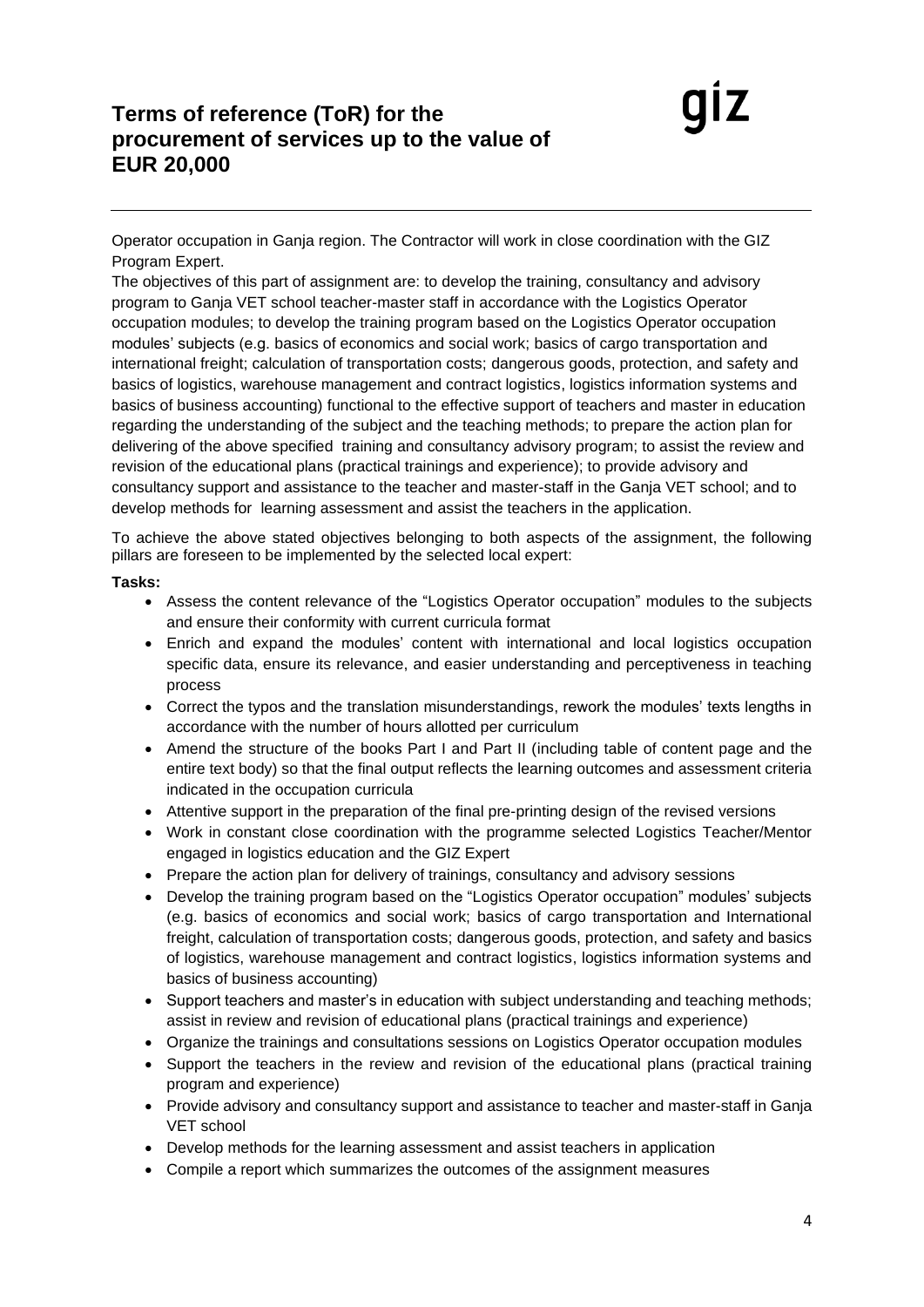Certain milestones, as laid out in the table below, are to be achieved by certain dates during the contract term at locations.

| <b>Milestone</b>                                                                                                                                                                                                                    | Deadline/place/person responsible                          |
|-------------------------------------------------------------------------------------------------------------------------------------------------------------------------------------------------------------------------------------|------------------------------------------------------------|
| Review and feedback on three entire modules<br>(Basics of economics and social work; Basics of<br>cargo transportation and International freight) of<br>Logistics Operator occupation (5 days)                                      | May 10, 2022/ Azerbaijan                                   |
| Review and revision of three entire modules<br>(Calculation of transportation costs; Dangerous<br>goods, protection, and safety and Basics of<br>Logistics) of Logistics Operator occupation (5<br>days)                            | May 25, 2022/ Azerbaijan                                   |
| Review and revision of three entire modules<br>(Warehouse management and contract logistics;<br>Logistics information systems and<br>Basics of business accounting) of Logistics<br>Operator occupation (5 days)                    | June 10, 2022/ Azerbaijan                                  |
| Summarize and finalize review and revision of<br>all modules of Logistics Operator occupation (7<br>days)                                                                                                                           | June 30, 2022/ Azerbaijan                                  |
| Delivery of assistance in pre-printing design of<br>modules for Logistics Operator occupation (2)<br>days)                                                                                                                          | May- July 2022/Azerbaijan                                  |
| Provide all pillars for 2nd aspect of assignment<br>detailed above on Page 4 regarding the training<br>in Ganja on "Logistics Operator occupation"<br>modules subject with follow up advisory and<br>consultancy sessions (12 days) | Through the assignment from April- July<br>2022/Azerbaijan |
| Final Report on work and deliverables (1 day)                                                                                                                                                                                       | July 2022/Azerbaijan                                       |

# <span id="page-4-0"></span>**Tender requirements**

*I. Assessment of CV and price*

## <span id="page-4-1"></span>*1. Qualifications of proposed staff*

#### **1.1 General qualifications**

Education: University degree (Master's degree, Diploma or equivalent) in the fields of Education, Logistics and Transport (1.1.1 in Technical assessment grid)

#### **1.2 Experience**

Professional experience:

- 5 years' experience in developing training materials and delivering trainings. Sample of expert's own developed training materials to be submitted with application (1.1.1)
- Experience at least in two development projects in the field of logistics and transport in Azerbaijan (1.1.1)

**1.3. Experience in the region/knowledge of country**: Experience at least in one development project in the field of logistics and transport in Azerbaijan (1.1.2)

**1.4 Language skills:** fluency in Azerbaijani and English (1.1.3)

#### *II. Assessment of price*

## <span id="page-4-2"></span>*2. Specification of inputs*